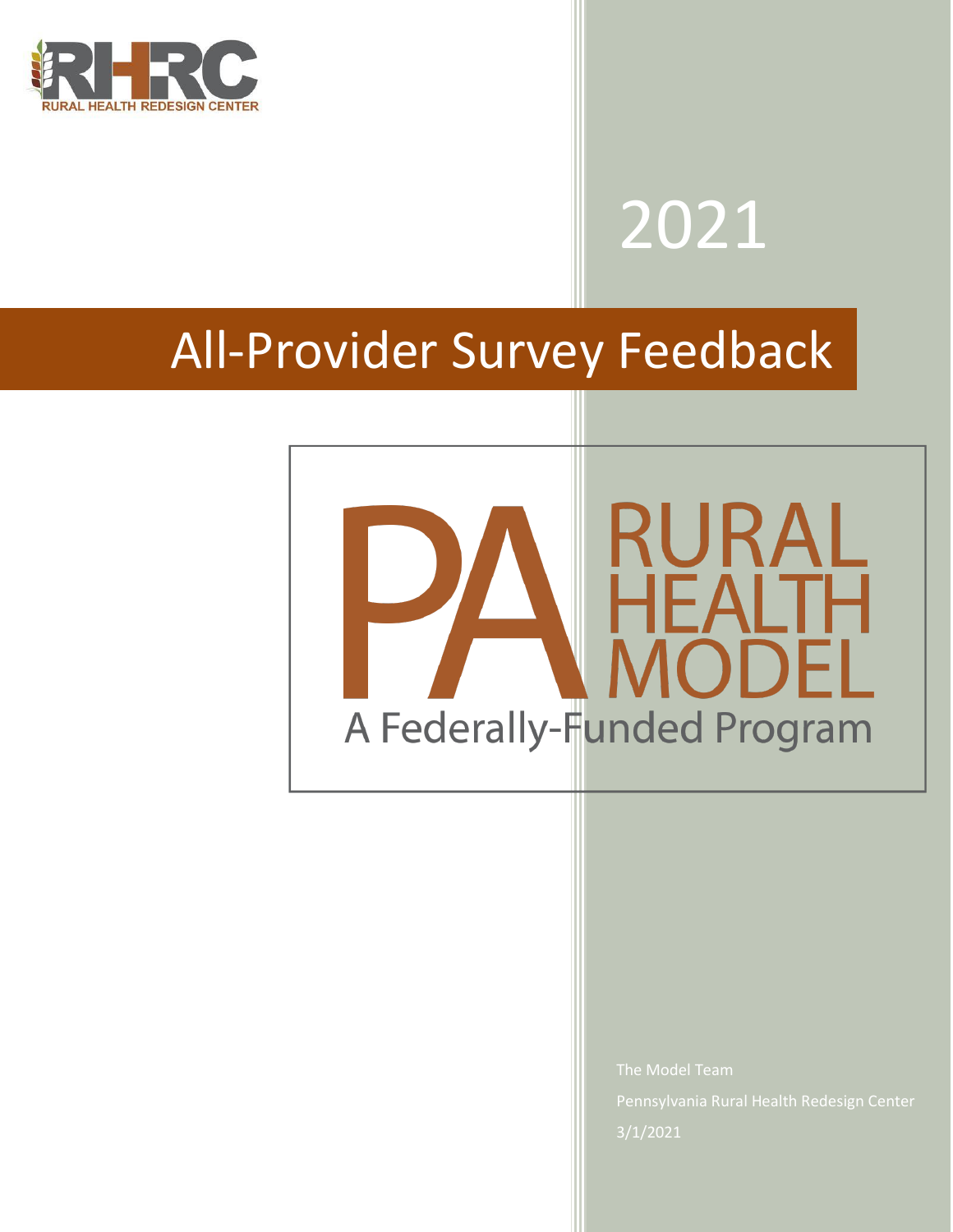

#### **INTRODUCTION:**

The following report contains an analysis of an All-Provider Feedback survey sent out in March 2021 on behalf of the Pa Rural Health Model team to the current 18 participant hospitals. The intent of this survey was to collect data regarding feedback from participants on the impact that the Pennsylvania Rural Health Model ("Model") has had, or will have, on their organizations and communities.

The Model team has examined this feedback in attempt to better understand the participant perspectives of early program benefits and identify areas of opportunity to improve the program moving forward.

The survey, along with this analysis, were organized into four categories:

- **1. Financial Stability**
- **2. Value of Transformation Plans**
- **3. Community Impact**
- **4. Overall Program Satisfaction**

The following pages will provide the Team's analysis of the survey results regarding these categories. If there are any questions, concerns, or comments on these findings, please feel free to reach out to a member of the Model team.

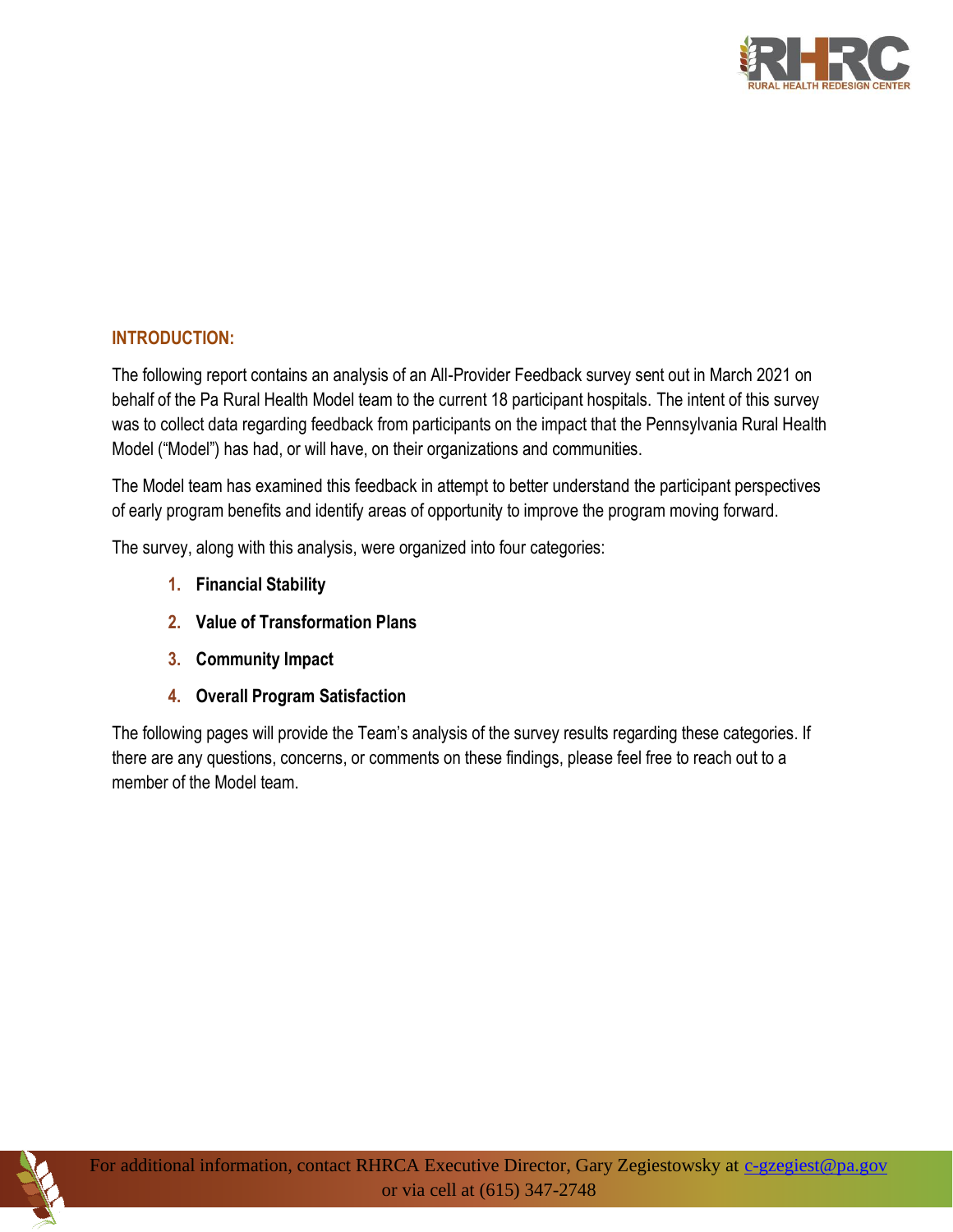

### **A) PARTICIPANT BREAKDOWN**

a) The first mandatory survey question requested the position title of the responder. One of the important reasons for this question was to identify if there was a gap regarding model satisfaction in the various categories between the different positions and levels of management. For this reason, certain results may be broken down by the position title of the individual answering the questions.





b) Below you will see the hospitals and communities represented by these survey responses but with 36% of responses anonymous, it is unknown if the seven participant hospitals unmentioned are also represented.



*12% of responses were generated by individuals of Mon Valley. Similarly, 8% of responses were generated by individuals of Highlands, Punxsutawney, and Tyrone. The percentage of responses for other hospital representation is quite evenly spread.*

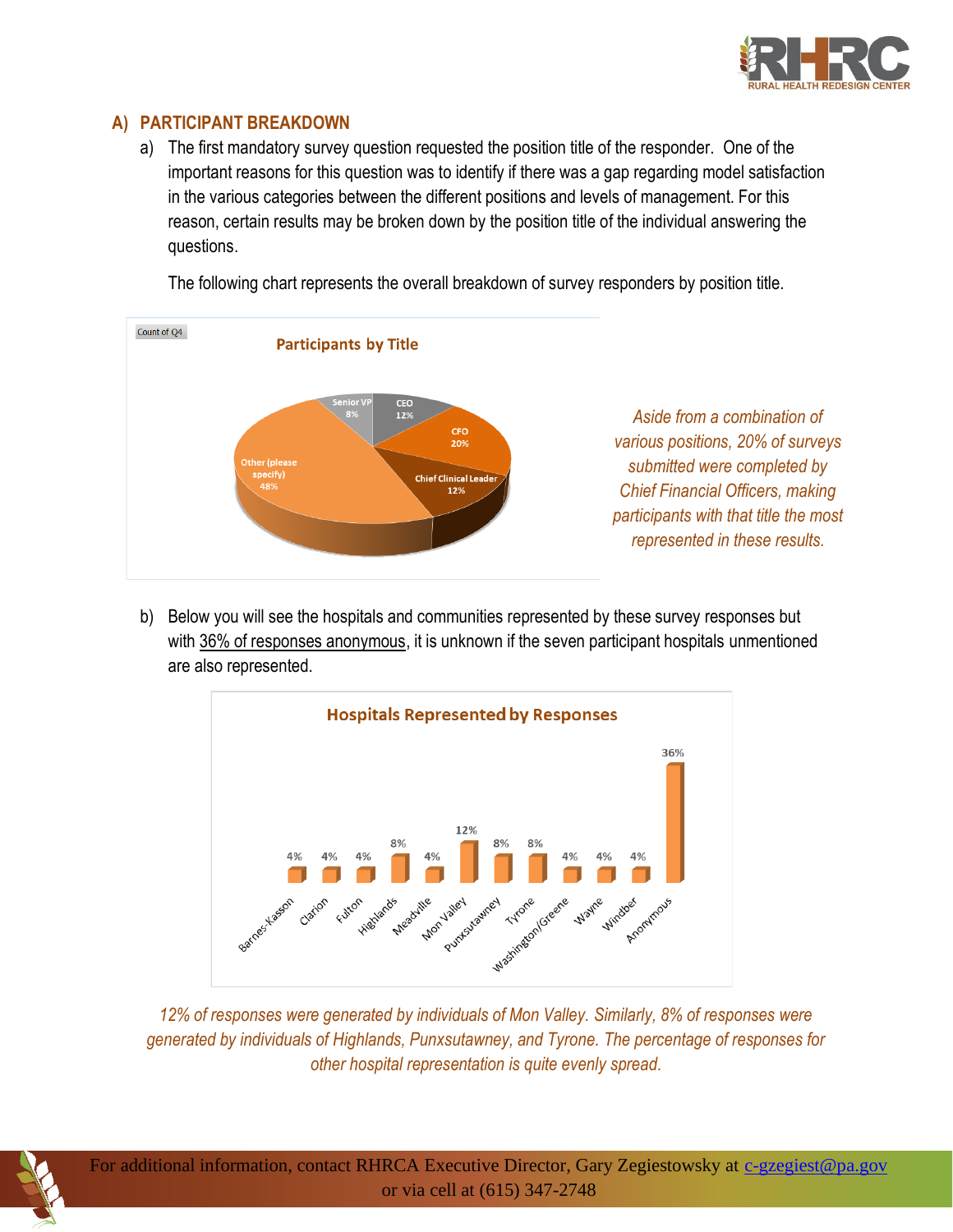

#### **B) FINANCIAL STABILITY**

- 1) **100%** of responders believe that keeping their hospital open will help the economic stability of the community in addition to providing access to healthcare.
	- *25% specified the importance of their organization specific to community employment.*
- 2) **95%** of survey responders who found the question to be applicable stated that the Global Budget Model has been helpful in keeping their hospital open throughout the COVID-19 pandemic.
	- 8% of responders expressed concern regarding the effects that the pandemic may have on *future adjustments to the global budgets.*
- 3) **80%** felt that the Model reduces the financial pressure of the hospital closing given the predictable global budget.
- 4) **100%** of CEOs, CFOs, and Senior VPs believe that the Global Budget Model enabled them to accelerate their efforts on developing transformation plans.
	- *Covid-19 slowing the transformation efforts and being too early in the Model to attest were two common reasons given for hesitating to agree with this statement.*
- 5) **80%** state that the Model has given their organization more financial stability, enabling more focus on care delivery and transformation. However, there was variation in answers depending on the position/title of the responder. This is shown in the following chart:



*One of the primary hesitations is answering yes to this statement was that the responders felt that they were too new to the program to speak to the effectiveness of the Model in producing financial stability.*

#### **C) VALUE OF TRANSFORMATION PLANS**

- 1) **84%** of responders believe that their transformation plan efforts, once implemented, will reduce their total cost of care.
- 2) **68%** of responders have realized value for their organizations in working with other hospitals and/or payers in the Model. Reasons given for not realizing this value included:
	- *Being too early in the process to tell*
	- *Workgroups being placed on hold due to Covid*
	- *Collaboration with payers not being fully achieved.*
- 3) **24%** commented that the development of a strategic process specific to the transformation plans was the most influential assistance provided by the Model that helped in overcoming challenges.

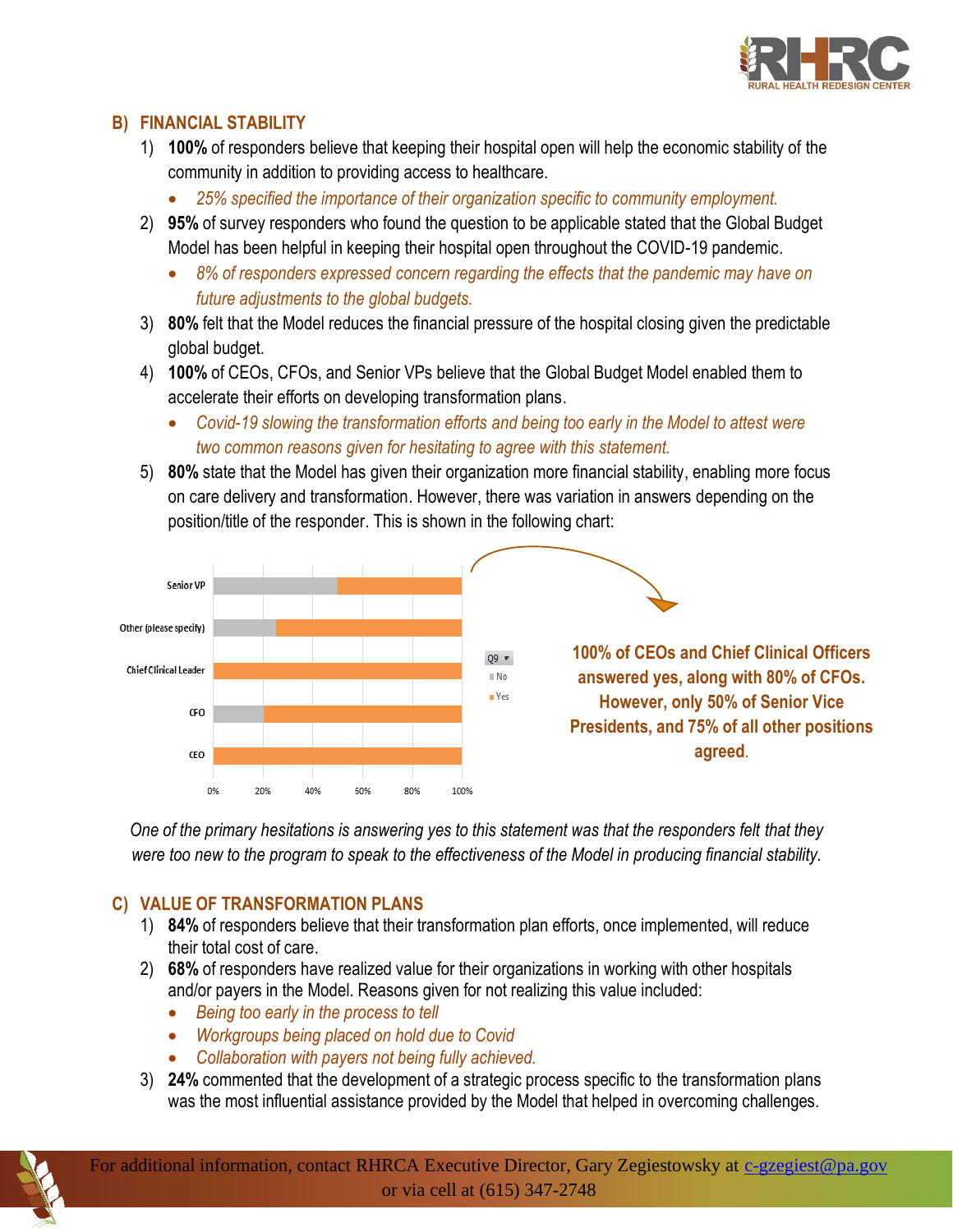

## **D) COMMUNITY IMPACT**



- 1) As depicted above, of those who submitted a survey, **80%** were part of organizations that are the 1<sup>st</sup> and 2<sup>nd</sup> largest employers in the community.
- 2) **100%** of responders believe that the transformation plan developed for their organization will enable them to deliver better care to the community?
	- *"Establishing the detailed transformation plan is essential to the process of moving forward…"*
	- *"The new round of transformation planning with assigned plan development coaches was especially helpful…"*
- 3) **84%** of responders believe that the transformation plan is helping to develop services that are financially viable for their organization to serve the community.
	- *12% of these responders commented that they felt it was too soon to speak to the validity of this statement.*
- 4) **80%** of responders agree that the Model has enabled their organization to shift from a focus on competition to a focus on community benefit. However, below it can be seen that there was some variation in answers from people in different position.



#### *The most common reason for not agreeing with this statement was that responders believed their hospitals always had a focus on community benefit, even prior to joining the Model.*

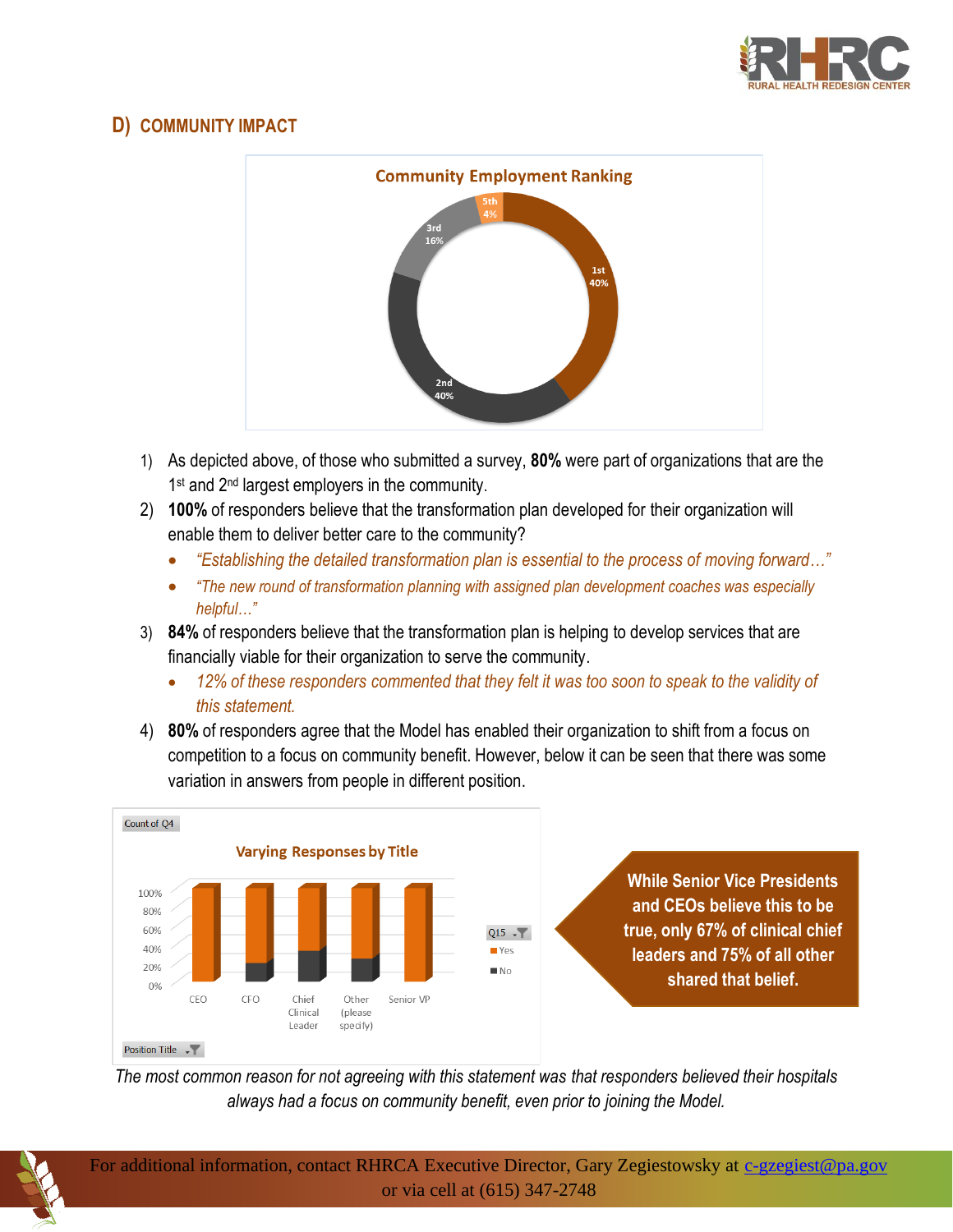

#### **E) OVERALL MODEL SATISFACTION:**



#### **1) Challenges the Model Has Helped to Overcome:**

Responders were asked about some of the greatest challenges that the Model has helped them address. Below are the most common answers:



#### **2) Greatest Benefits & Values of the Program:**

• **40%** of respondents commented that the f*inancial stability* the Model provides is one of the most valuable aspects of the program.

**NETWORKING** 

**FINANCIAL STABILITY** 

- **32%** of comments stated that the focus on transformation, including the formal *transformation plans*, has provided them the greatest value.
- **28%** have received benefit from the *networking* opportunities that the Model provides between payers, providers, and the Model team. **TRANSFORMATION PLANNING**

For additional information, contact RHRCA Executive Director, Gary Zegiestowsky at [c-gzegiest@pa.gov](mailto:c-gzegiest@pa.gov) or via cell at (615) 347-2748